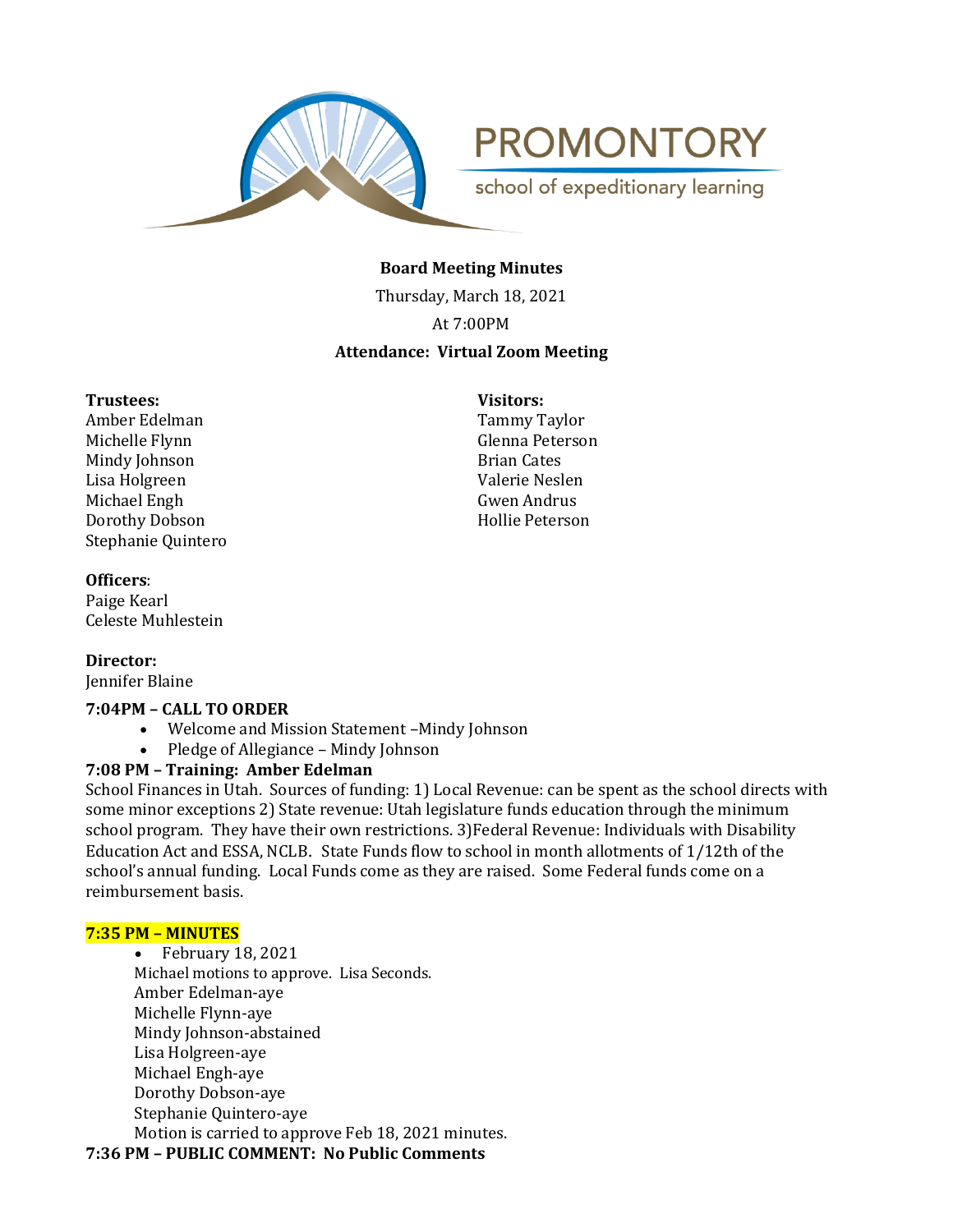## **7:38 PM – FINANCE REPORT**

• Budget Review – Brian Cates: Revenue is still between 3-400 a month. 67% through fiscal year. Local revenue at 77% of funds. State revenue at 68%. Federal Revenue comes as we spend it—majority of those funds have not been requested. We have a 7% operating margin. Enrollment holding steading at 442. There are 25-30 state line items that are reviewed at finance meeting. Michael: PTIF report—balance going down (saving account to earn interest). Federal reserve dropping interest rates; therefore, our interest rate is low. It is tied to what the federal reserve is doing.

## 7:46 PM – **BUSINESS ITEMS**

- **COVID Update:** Michael: Trends are looking good across the state. Starting to come down and heading in the right direction. Averaging 100,000 shots a week in Utah. Continue to see numbers decrease. Jennifer: Masks will be required through July unless we hear differently. We may have choices after April  $10<sup>th</sup>$ . Current COVID cases: 0 with 5 students on quarantine. We have been consistently low. Amber: What can we do to prevent learning loss during the pandemic? Celeste: Friday time has been great to allow kids to get caught up.
- **Family Handbook:** Jennifer has updated the handbook. Pack updated to POP. Added holidays section: holidays are celebrated in an inclusive and educational manner with wellness policy in mind when the celebrations occur. Grading has also been explained in more detail.
- **EL Committee:** Dorothy: First meeting was held on Tuesday. Great meeting with a lot of talking. Handed out assignments to look at different schools and different aspects to look at in the future. Amber: What did the teachers feel about it? Dorothy: Felt like teachers were very supportive. Their thinking was in line with ours. Making sure practices stay through new administrative changes when they come.
- **7:58 POP Organization:** Celeste: We do not have a board for next year. No volunteers. Nobody showed up. Does not know what the plan is going forward. Amber: Lets plan on talking afterwards
- **Spring Retreat Date:** April 30<sup>th</sup>. 9-2:30pm: Addressing EL options.
- **8:05 Policies to Review**:
- **Founding Member Policy**: No changes
- **Fundraising Policy & Employee Relationships Disclosure Policy:** Section C.3.d References state code 53A-11-1205-1208. That code was moved to 53G-7 and the referenced sections need to be 53G-7-704 - 708. Section F.1.a.8 - Reference to state code 53A-1-402.5 was moved to state code 53E-3-512. R277-107.
- **Gang Prevention Policy:** Reference the Utah State Code 53E-3-509 in the Purpose paragraph, and then update that reference statement, and we should be good to go.

### **8:10PM ACTION ITEMS**

### • **8:14 Cash Disbursement Policy**

- Michelle Motions to approve. Dorothy Seconds. Amber Edelman-aye Michelle Flynn-aye Mindy Johnson—abstained Lisa Holgreen-aye Michael Engh-aye Dorothy Dobson-aye Stephanie Quintero-aye Motion is carried.
- **8:30PM POP Fundraiser Proposal:** We will do a field day/triathlon. Running, walking around track. Hula-hoop contests, tire races. Complete a presidential fitness award. Snack area with fruits, water. Race and cheer on other communities. Receive a rubber bracelet. Start Date June 2<sup>nd</sup>. Fund plexiglass stain windows and telescopes. \$220 for bracelets. \$75 for equipment and supplies. Fitness and wellness policies and service component. For students only. Each community will spend about 20 minutes outside doing events. Parents can come and watch. If each family donate \$35, we would meet the oal.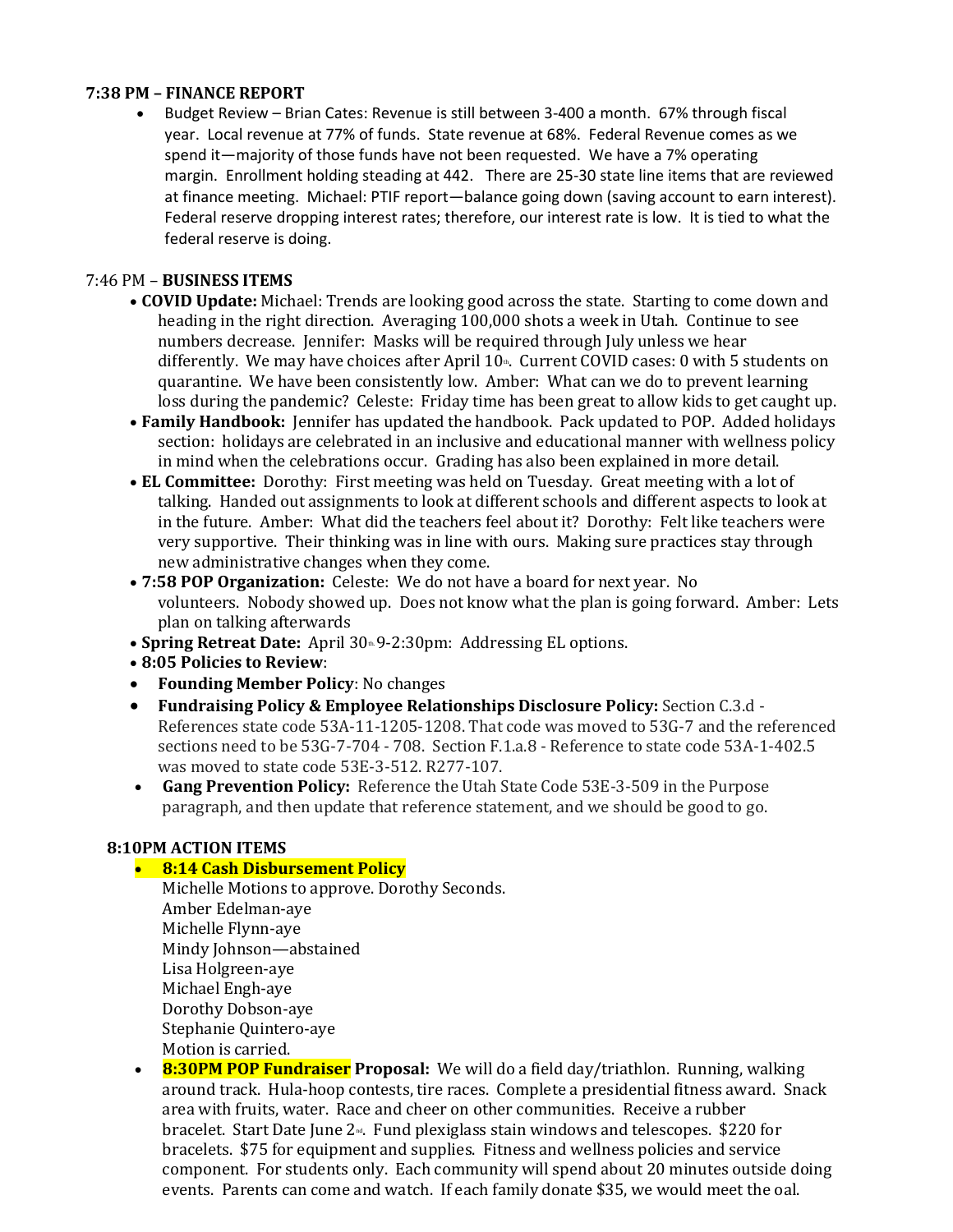**Baskets Fundraiser.** Assembling baskets and asking for donations. Estimated for the process to start April  $5^{\omega}$ . Auction May 21st-28<sup> $\omega$ </sup> online. Pick up item at the school on June  $2<sup>nd</sup>$ . Celeste working on internet platform to use for bidding. Lisa Motions to approve. Stephanie seconds. Amber Edelman-aye Michelle Flynn-aye Mindy Johnson-aye Lisa Holgreen-aye Michael Engh-aye Dorothy Dobson-aye Stephanie Quintero-aye Voting is unanimous. Motion is carried.

#### • **8:36PM Fieldwork & Overnight Policy**

Mindy motions to approve changes. Dorothy seconds. Amber Edelman-aye Michelle Flynn-aye Mindy Johnson-aye Lisa Holgreen-aye Michael Engh-aye Dorothy Dobson-aye Stephanie Quintero-aye Voting is unanimous. Motion is carried.

• **8:39PM Board Vacancies—**Paige is stepping away at the end of this year and 1 more trustee. We can have as many more officers as we want. Michael motions to approve to post vacancies. Mindy Seconds. Amber Edelman-aye Michelle Flynn-aye Mindy Johnson-aye Lisa Holgreen-aye Michael Engh-aye Dorothy Dobson-aye Stephanie Quintero-aye Voting is unanimous. Motion is carried.

## • **School Calendar—Wavier in place to keep Fridays as instructional days.**

- Michael motions to table school calendar. Lisa Seconds. Amber Edelman-aye Michelle Flynn-aye Mindy Johnson-aye Lisa Holgreen-aye Michael Engh-aye Dorothy Dobson-aye Stephanie Quintero-aye
- **8:49PM Business Admin Report & Board Review 990--** Board does not need to approve these forms at this time.
- **8:52PM School Land Trust Progress Review**—Michael: No end of year testing through Acadience. No data points to finalize last year's points. Looking at the middle of last year to middle of this year. Comparing that they are trending to meet our goal. 80% are reading at grade level at end of the year. Continue to use funds to supplement the aids in each classroom. No need to vote this month.